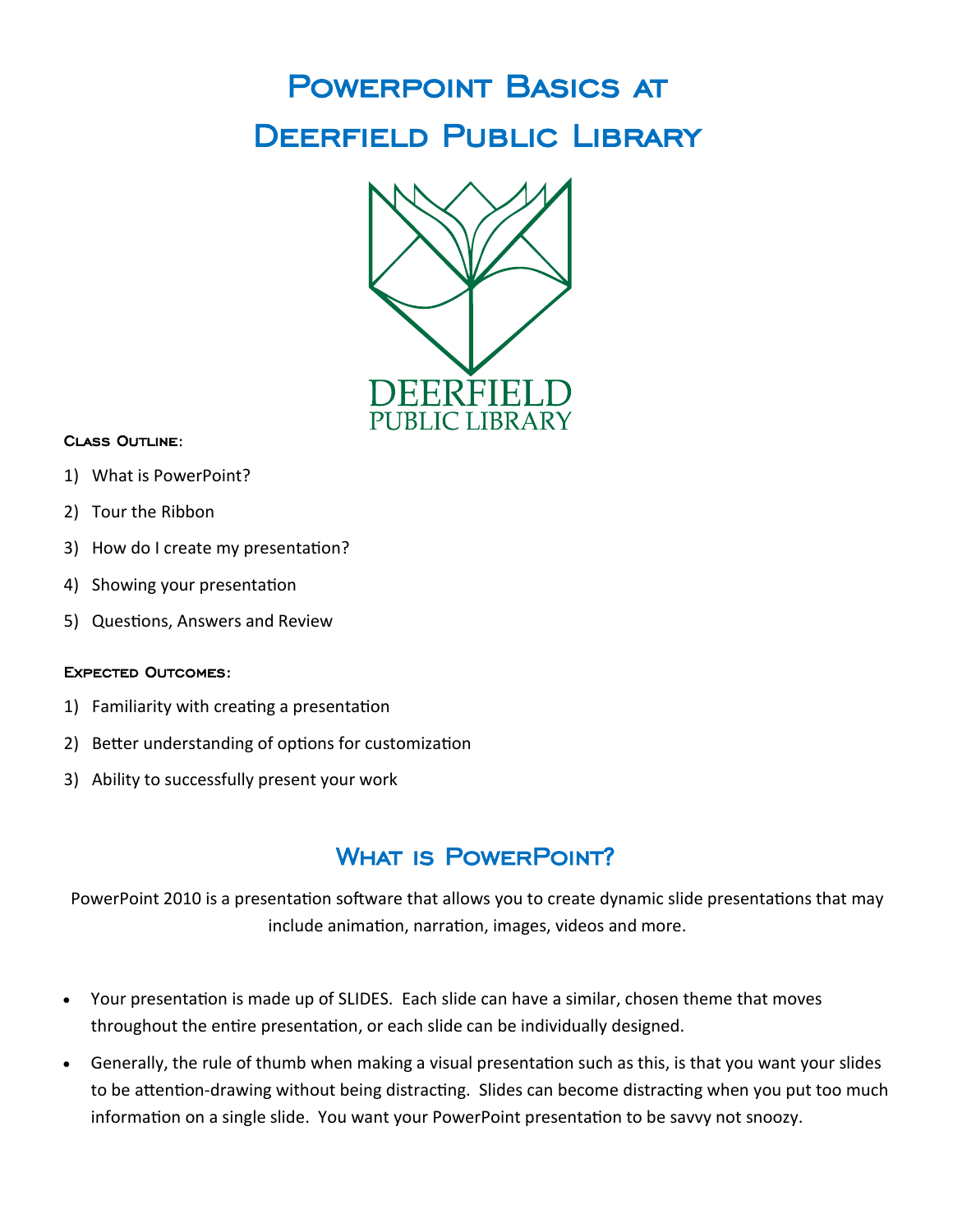

TOUR THE RIBBON<br>The Ribbon for PowerPoint has many similarities to those of other Microsoft Office technologies!

**NON HIP RIBBON**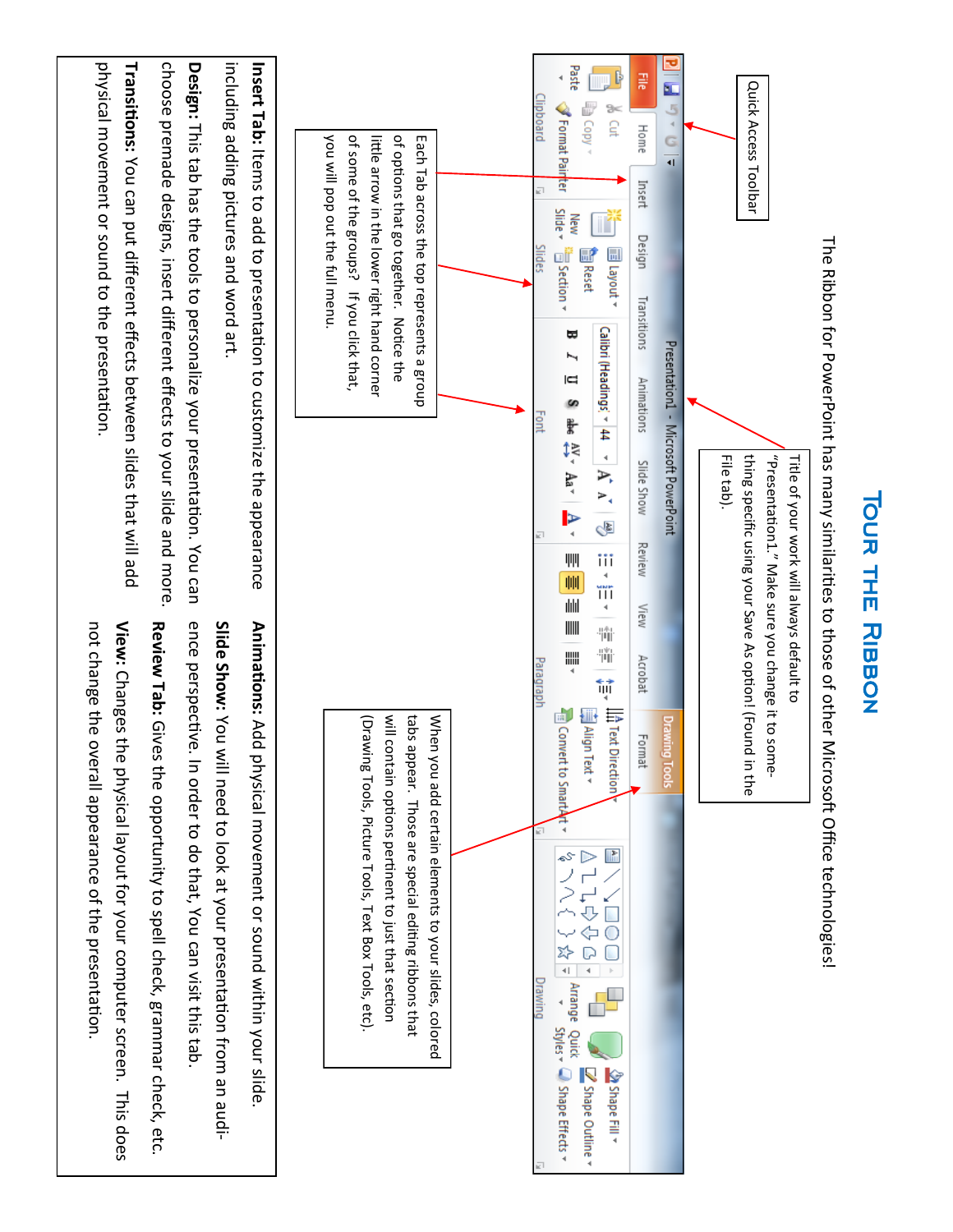### How Do I Create My Presentation?

When you open your PowerPoint presentation, it will automatically open to this screen:

| $\frac{1}{2} \times \mathbf{G}$<br>H                 |                           | Presentation1 - Microsoft PowerPoint                                                                                                                                                                      |          |
|------------------------------------------------------|---------------------------|-----------------------------------------------------------------------------------------------------------------------------------------------------------------------------------------------------------|----------|
| File<br>Insert<br>Design<br>Home                     | Transitions<br>Animations | Slide Show<br>Review<br>View<br>Acrobat                                                                                                                                                                   | $\infty$ |
| Cut                                                  | <b>E</b> Layout *         | ∐n Text Direction ≅<br><b>第 Find</b><br>▼44 ▼ A* A*   愚   田 *   田 *   建 健   加                                                                                                                             |          |
| <b>Ea</b> Copy<br>New<br>Paste                       | <b>Reset</b>              | $\equiv$ Align Text $\sim$<br>ab Replace *<br><b>B</b> $I$ <b>U S</b> als $\overset{AV}{\leftrightarrow}$ Aa $\circ$   A $\circ$   $\mathbf{F}$ $\mathbf{E}$   $\mathbf{E}$   $\mathbf{H}$   $\mathbf{H}$ |          |
| Slide - $\frac{R}{\Box}$ Section -<br>Format Painter |                           | $\sum_{i=1}^{\infty}$ Convert to SmartArt $\tau$<br>p Select ▼                                                                                                                                            |          |
| Slides<br>Clipboard                                  | Font                      | Editing<br>Paragraph<br>Drawing                                                                                                                                                                           |          |
| Slides Outline                                       | $\times$                  |                                                                                                                                                                                                           |          |
|                                                      |                           |                                                                                                                                                                                                           |          |
|                                                      |                           |                                                                                                                                                                                                           |          |
|                                                      |                           |                                                                                                                                                                                                           |          |
|                                                      |                           |                                                                                                                                                                                                           |          |
|                                                      |                           |                                                                                                                                                                                                           |          |
|                                                      |                           |                                                                                                                                                                                                           |          |
|                                                      |                           |                                                                                                                                                                                                           |          |
|                                                      |                           |                                                                                                                                                                                                           |          |
|                                                      |                           |                                                                                                                                                                                                           |          |
|                                                      |                           |                                                                                                                                                                                                           |          |
|                                                      |                           |                                                                                                                                                                                                           |          |
|                                                      |                           |                                                                                                                                                                                                           |          |
|                                                      |                           |                                                                                                                                                                                                           |          |
|                                                      |                           |                                                                                                                                                                                                           |          |
|                                                      |                           | Click to add title                                                                                                                                                                                        |          |
|                                                      |                           |                                                                                                                                                                                                           |          |
|                                                      |                           |                                                                                                                                                                                                           |          |
|                                                      |                           |                                                                                                                                                                                                           |          |
|                                                      |                           |                                                                                                                                                                                                           |          |
|                                                      |                           |                                                                                                                                                                                                           |          |
|                                                      |                           | Click to add subtitle                                                                                                                                                                                     |          |
|                                                      |                           |                                                                                                                                                                                                           |          |
|                                                      |                           |                                                                                                                                                                                                           |          |
|                                                      |                           |                                                                                                                                                                                                           |          |
|                                                      |                           |                                                                                                                                                                                                           |          |
|                                                      |                           |                                                                                                                                                                                                           |          |
|                                                      |                           |                                                                                                                                                                                                           |          |
|                                                      |                           |                                                                                                                                                                                                           |          |
|                                                      |                           |                                                                                                                                                                                                           |          |
|                                                      |                           |                                                                                                                                                                                                           |          |
|                                                      |                           |                                                                                                                                                                                                           |          |
|                                                      |                           |                                                                                                                                                                                                           |          |
|                                                      |                           |                                                                                                                                                                                                           |          |
|                                                      |                           |                                                                                                                                                                                                           |          |
|                                                      |                           |                                                                                                                                                                                                           |          |
|                                                      |                           |                                                                                                                                                                                                           |          |
|                                                      | Click to add notes        |                                                                                                                                                                                                           |          |
| Slide 1 of 1   "Office Theme"                        |                           |                                                                                                                                                                                                           |          |
|                                                      |                           |                                                                                                                                                                                                           |          |

- You are not obligated to use this design. You can change your design as you'd like up on the slides portion of the Home ribbon.
- These boxes are called placeholders. If you want to DELTE a placeholder, Position your mouse on the dotted border of the placeholder so it changes to a **cross with arrows** .
- You can add text boxes to your slide by clicking on Text Box and then drawing the box on the slide. You can then stretch or shrink it by using the dots on the outside of your placeholder.
- As you add new slides, they will appear in the column to the left. You can go back and edit a slide by clicking on it in this area.
- If you add a new slide to your presentation, it will always follow your current slide on the screen. If you want to add something to the END, you must be on the last slide.
- You can drag your slides to change their positions.
- You can add notes to your slide. PowerPoint gives you the ability to add notes to your slides, often called speaker notes, to help you deliver or prepare for your presentation. You can enter and view your speaker notes using the Notes pane or the Notes Page View.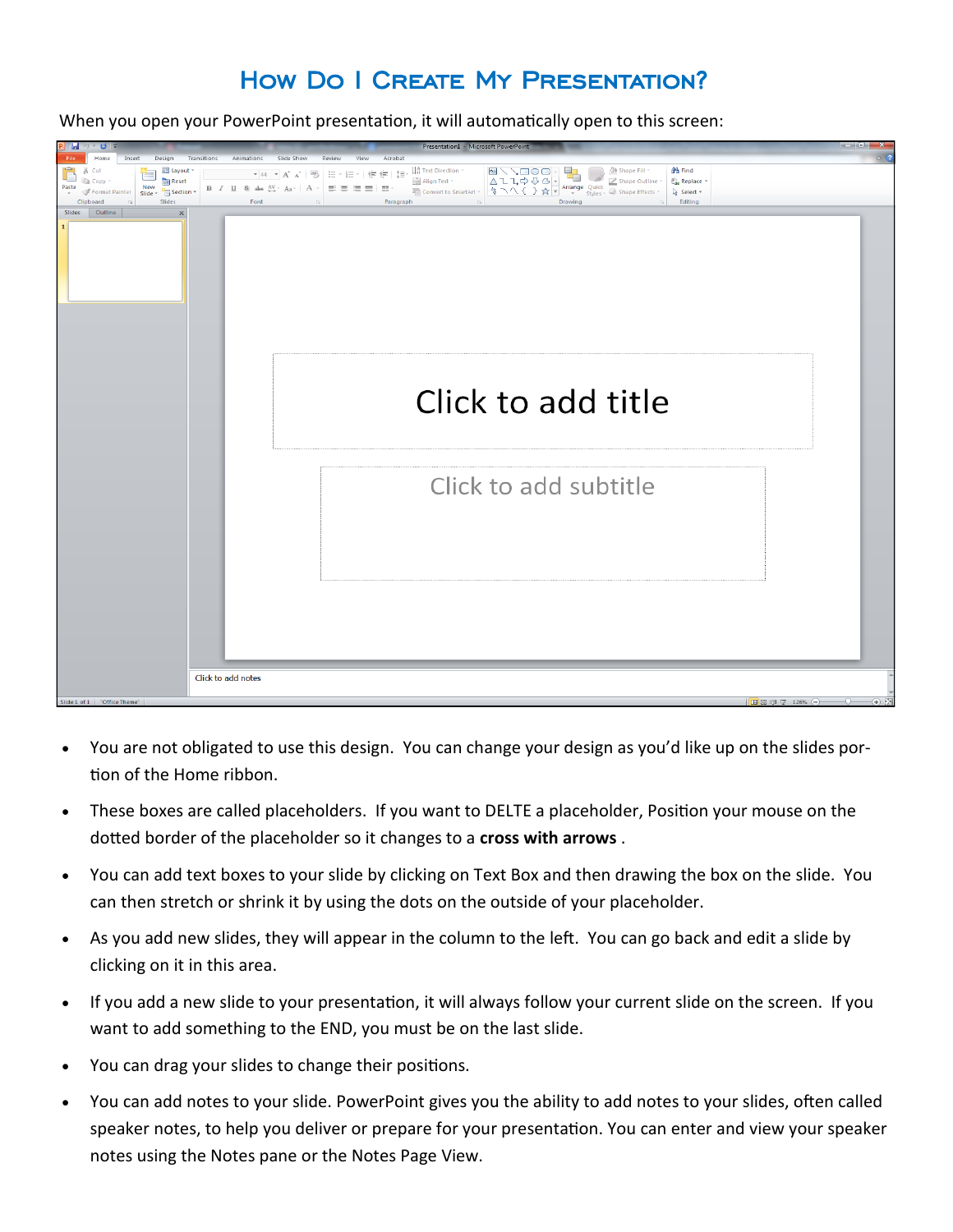# How Do I Put Videos or Audio Clips into my Presentation?

You can insert a video that you have previously saved, or you can choose a video from a webpage to share.



There are two types of Video files that you can upload: One that you have already saved to your computer and one directly from a website (like YouTube). Here's what the menu looks like:



To Copy a Video from YouTube:

- 1. Click the Share button under your video.
- 2. A code will appear.
- 3. Click the Embed button to copy the code.
- 4. Then, copy it into the box in your Power-Point presentation.
- 5. Click Insert.
- 6. To Play your video in your presentation, you will just click the play, volume or pause buttons that are on the video!

If you choose to upload a web video, this box comes up:

|                                                                                                                                            | <b>Insert Video From Web Site</b> |        |        |  |  |
|--------------------------------------------------------------------------------------------------------------------------------------------|-----------------------------------|--------|--------|--|--|
| To insert a link to a video you've uploaded to a Web site, copy the embed code from<br>that Web site and paste it into the text box below: |                                   |        |        |  |  |
|                                                                                                                                            |                                   |        |        |  |  |
|                                                                                                                                            |                                   |        |        |  |  |
|                                                                                                                                            | Help and examples                 |        |        |  |  |
|                                                                                                                                            |                                   | Insert | Cancel |  |  |